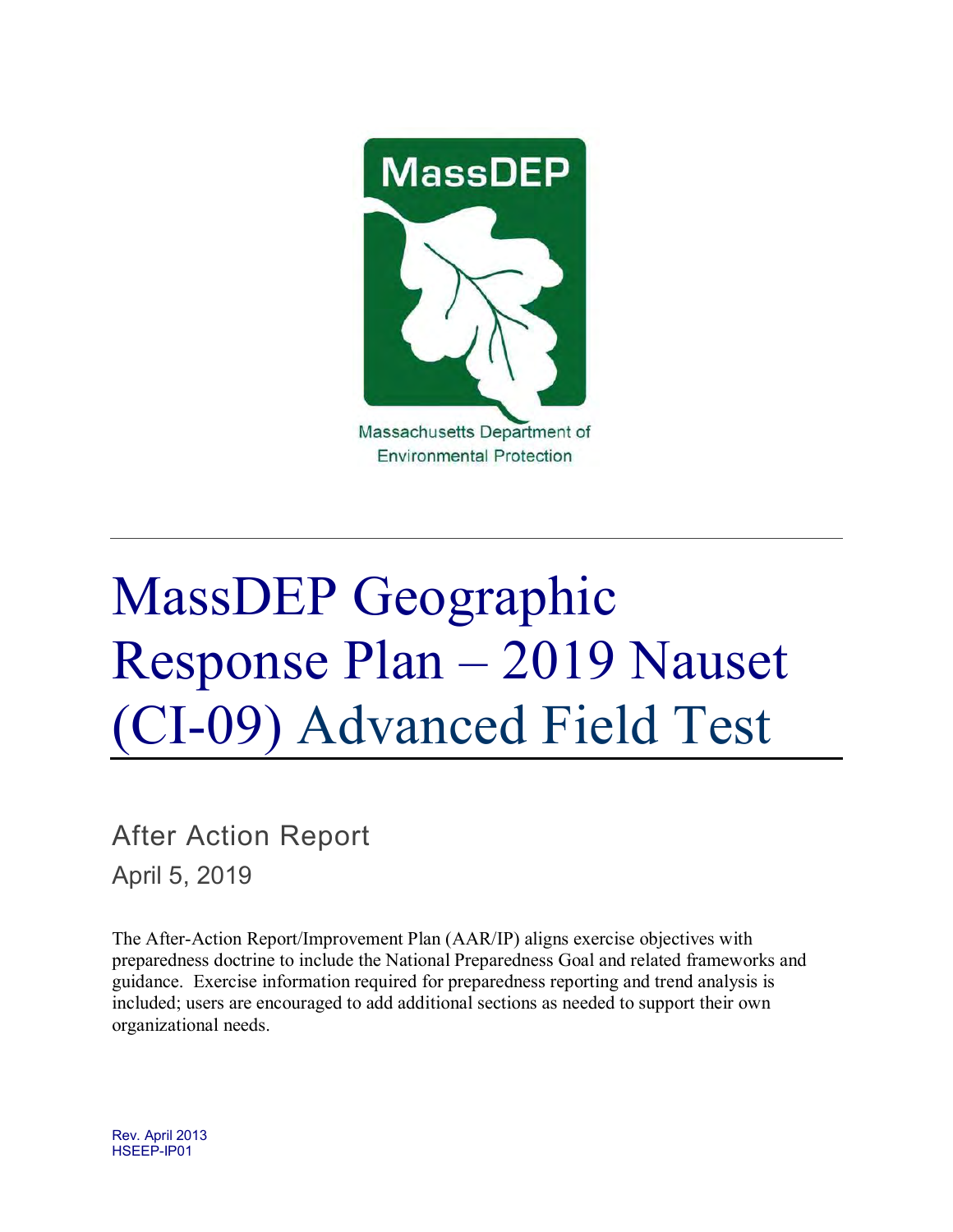## **EXERCISE OVERVIEW**

| <b>Exercise Name</b>              | 2019 Nauset (CI-09) Test and Evaluation                                                                                                                                                                                                                                                                                                                                                                |  |  |  |
|-----------------------------------|--------------------------------------------------------------------------------------------------------------------------------------------------------------------------------------------------------------------------------------------------------------------------------------------------------------------------------------------------------------------------------------------------------|--|--|--|
| <b>Exercise Date</b>              | April 5, 2019                                                                                                                                                                                                                                                                                                                                                                                          |  |  |  |
| <b>Scope</b>                      | This exercise was a Full-Scale Exercise, planned for approximately six<br>hours in Eastham and Orleans, MA and upon the waters of Town Cove.<br>Exercise play was limited to Town Cove and the adjacent shoreline in<br>Eastham and Orleans.                                                                                                                                                           |  |  |  |
| <b>Mission Area(s)</b>            | Response                                                                                                                                                                                                                                                                                                                                                                                               |  |  |  |
| Core<br><b>Capabilities</b>       | Environmental Response/Health and Safety, Operational Coordination,<br><b>Operational Communications</b>                                                                                                                                                                                                                                                                                               |  |  |  |
|                                   | Objective 1: Demonstrate the ability to deploy oil spill equipment from<br>one or more MassDEP pre-positioned oil spill response trailers utilizing<br>common Geographic Response Plan (GRP) tactics.                                                                                                                                                                                                  |  |  |  |
| <b>Objectives</b>                 | Objective 2: Test and evaluate existing Nauset GRP (CI-09) tactics and<br>identify any changes or modifications necessary to achieve goal of<br>excluding oil from Town Cove immediately following an oil spill that<br>impacts Nauset Harbor, Town Cove, and the surrounding area. Test and<br>evaluate personnel and vessel access to Town Cove for boom deployment<br>and other protection measures |  |  |  |
| <b>Threat or</b><br><b>Hazard</b> | Discharge of oil into a navigable waterway                                                                                                                                                                                                                                                                                                                                                             |  |  |  |
| <b>Scenario</b>                   | An oil spill has occurred that threatens Nauset Harbor, Town Cove and<br>the surrounding waters. Clean Harbors, Inc. will utilize GRP CI-09 to<br>rapidly deploy protective booming to protect sensitive resources in and<br>around Town Cove.                                                                                                                                                         |  |  |  |
| <b>Sponsor</b>                    | Massachusetts Department of Environmental Protection (MassDEP).                                                                                                                                                                                                                                                                                                                                        |  |  |  |

**Participating Organizations**

Participating organizations will include:

• Brewster Fire Department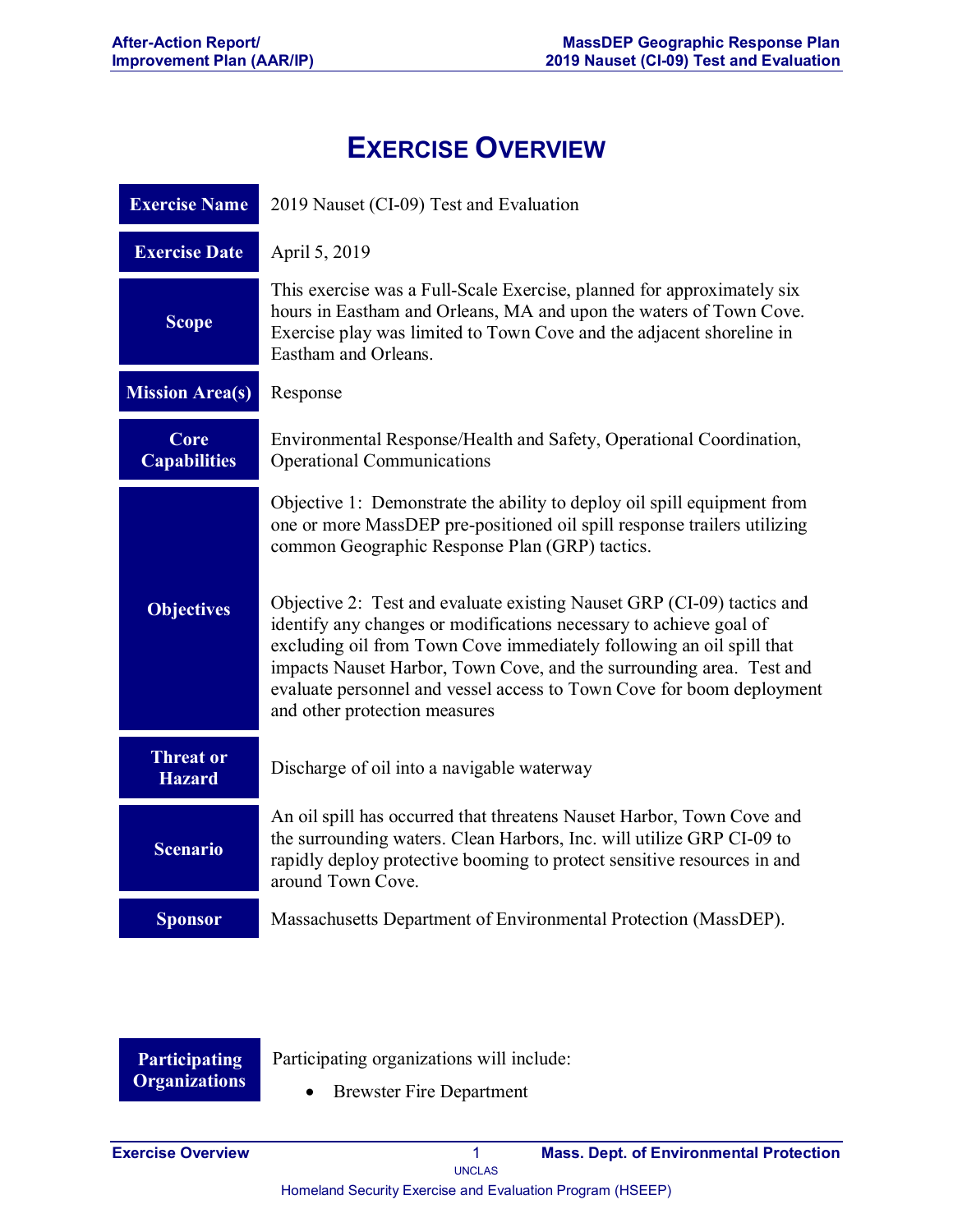|                         | Cape Cod National Seashore<br>Clean Harbors, Inc.<br>Eastham Fire Department<br>٠<br>Eastham Harbormaster<br>MassDEP<br>$\bullet$<br>Nuka Research and Planning Group, LLC (Nuka Research)<br>$\bullet$<br><b>Orleans Fire Department</b><br>$\bullet$<br>Sea Tow Cape and Islands<br>$\bullet$<br>U.S. Coast Guard Sector Southeastern New England (USCG)<br>Note: See Appendix B for participant count |  |  |  |
|-------------------------|----------------------------------------------------------------------------------------------------------------------------------------------------------------------------------------------------------------------------------------------------------------------------------------------------------------------------------------------------------------------------------------------------------|--|--|--|
| <b>Point of Contact</b> | Julie Hutcheson, Oil Spill Program Coordinator<br>Massachusetts Department of Environmental Protection<br>Oil Spill Prevention and Response Program<br>1 Winter St.<br>Boston, MA 02108<br>$(617) 556 - 1191$<br>julie.hutcheson@state.ma.us                                                                                                                                                             |  |  |  |

Clean Harbors and SeaTow Cape & Islands conducts an Operational and Safety Briefing at Goose Hummock prior to equipment deployment

Participants deploy boom from one of three MassDEP oil spill response trailers at the Cove Road boat ramp in Eastham





Photos courtesy of Nuka Research & Planning Group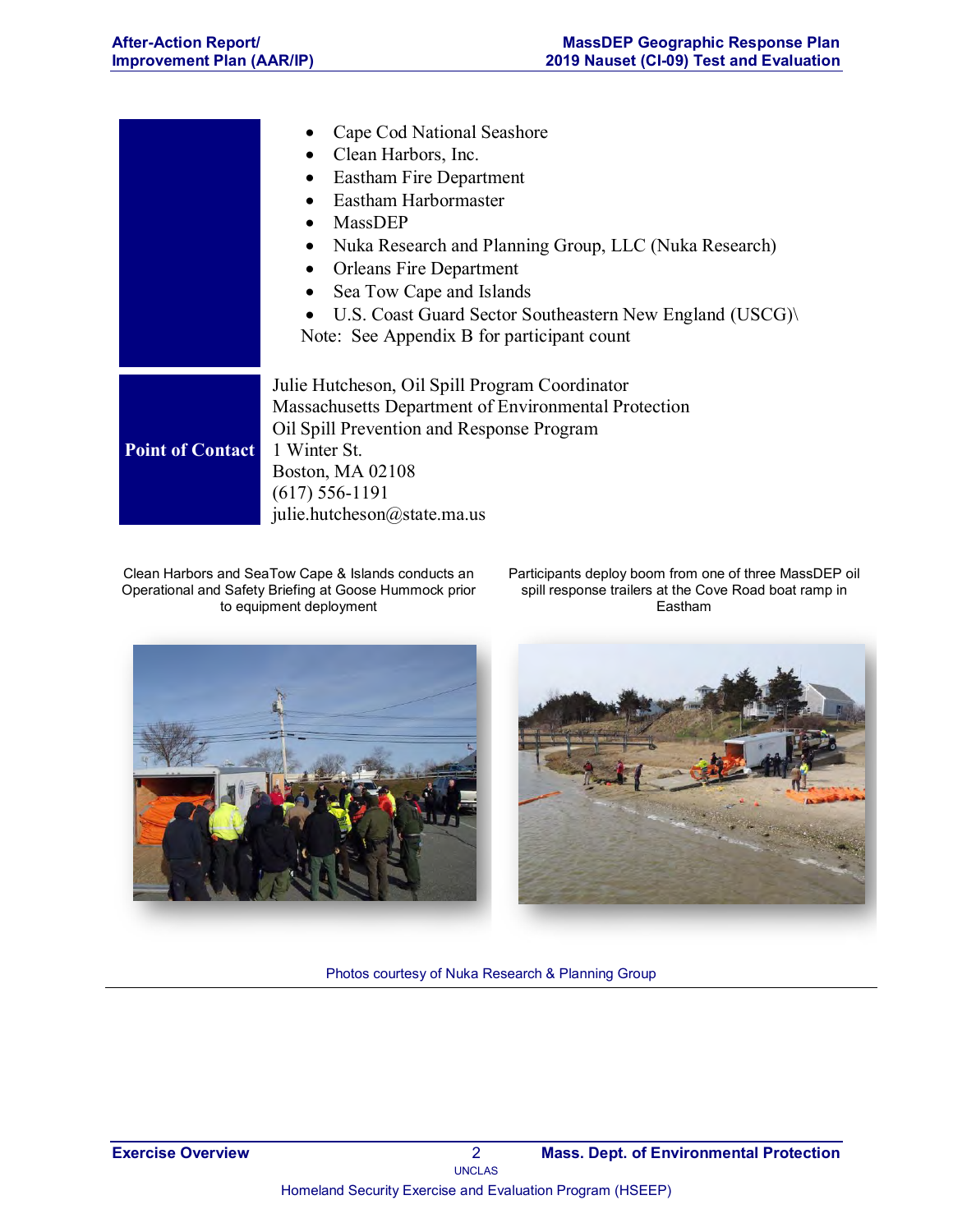

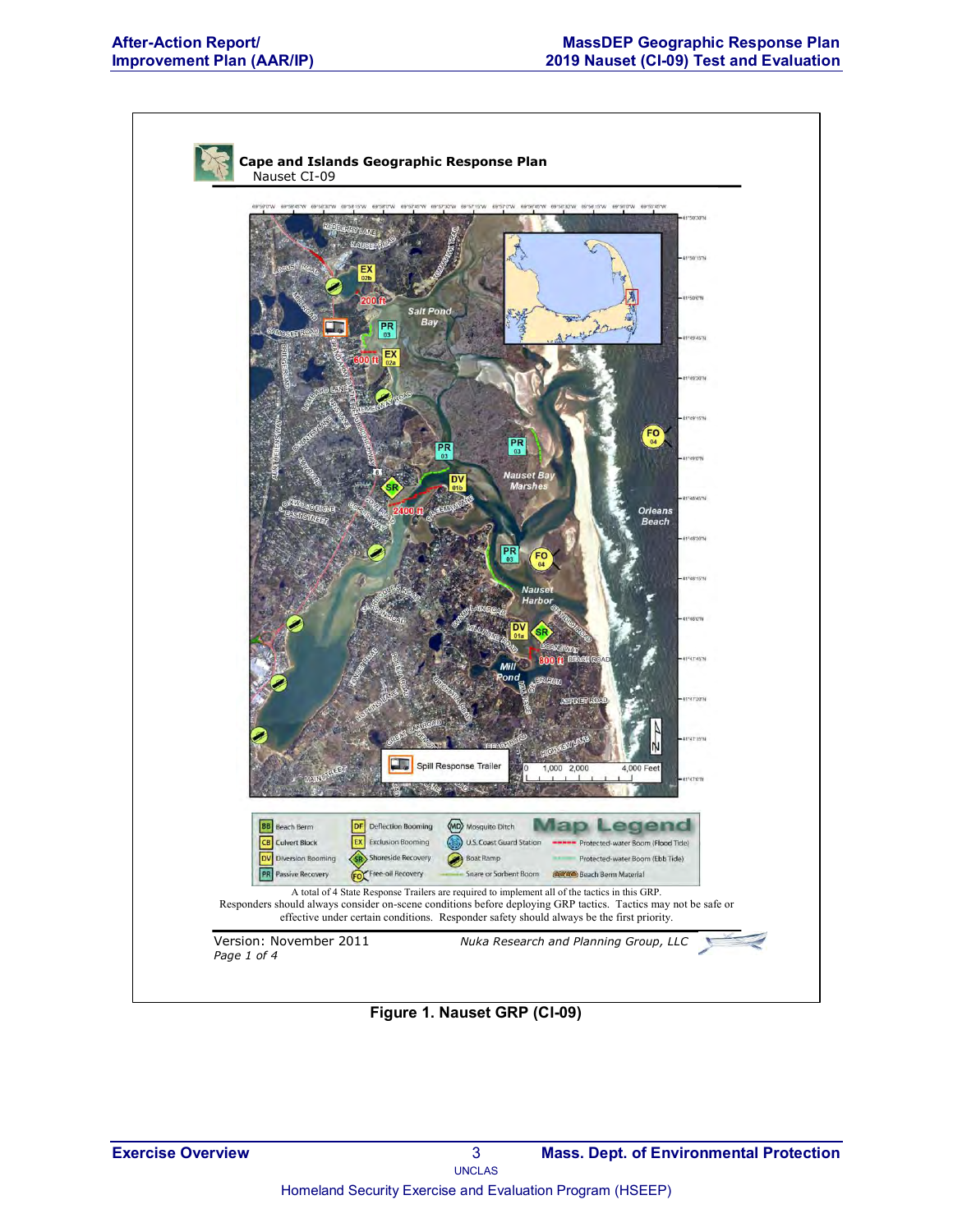

**Figure 2. Nauset GRP Test Tactical Map**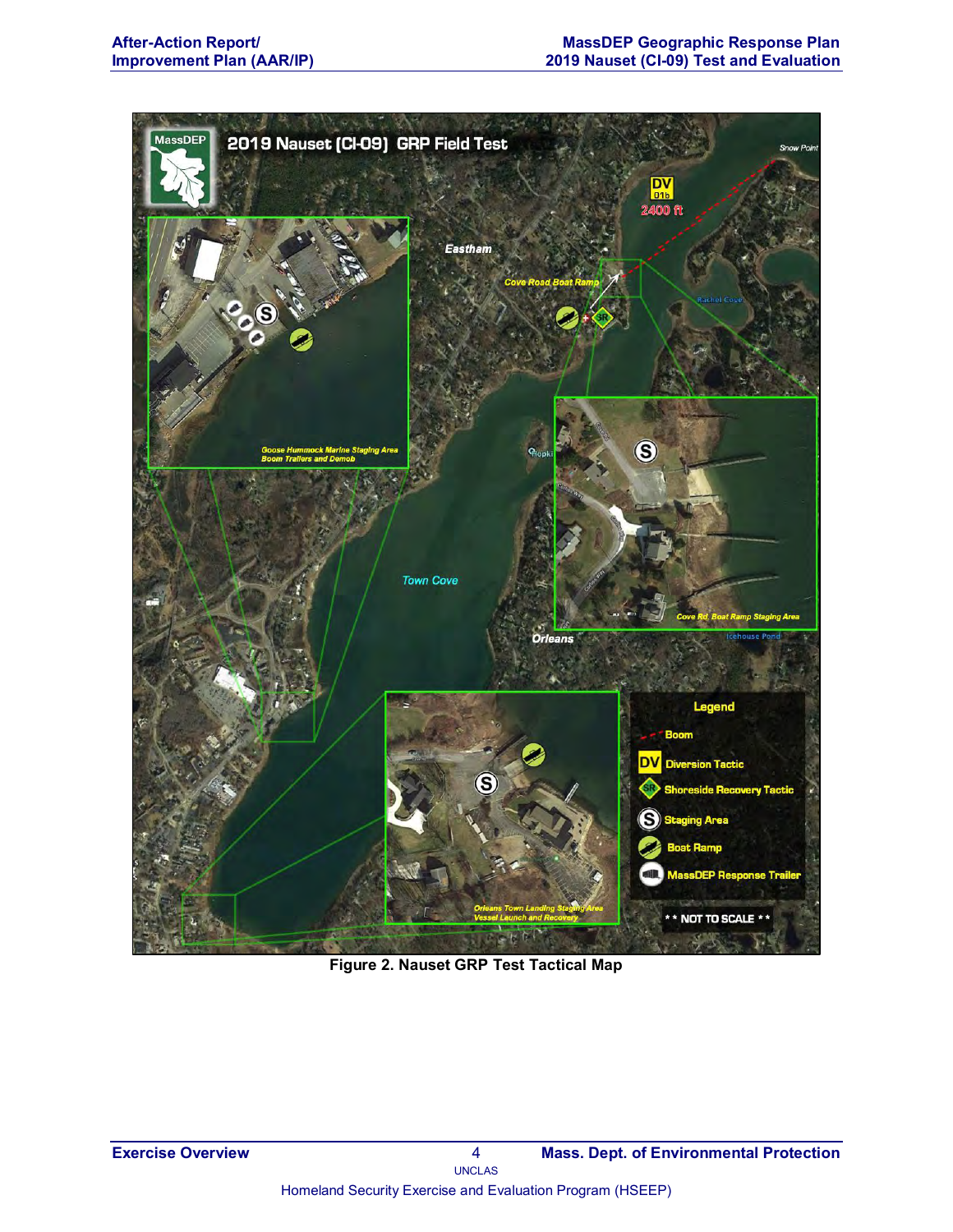## ANALYSIS OF CORE CAPABILITIES

Aligning exercise objectives and core capabilities provides a consistent taxonomy for evaluation that transcends individual exercises to support preparedness reporting and trend analysis. Table 1 includes the exercise objectives, aligned core capabilities, and performance ratings for each core capability as observed during the exercise and determined by the evaluation team. Table 2 includes compiled data from the Exercise Evaluation Guide (EEG) including the organizational capability targets, associated critical tasks, and observations as observed during the exercise and determined by the evaluation team.

| <b>Objective</b>                                                                                                                                                                                                                                                                                                                                                                                            | Core<br><b>Capability</b>                    | <b>Performed</b><br>without<br><b>Challenges</b><br>(P) | <b>Performed</b><br>with Some<br><b>Challenges</b><br>(S) | <b>Performed</b><br>with Major<br><b>Challenges</b><br>(M) | <b>Unable to</b><br>be<br><b>Performed</b><br>(U) |
|-------------------------------------------------------------------------------------------------------------------------------------------------------------------------------------------------------------------------------------------------------------------------------------------------------------------------------------------------------------------------------------------------------------|----------------------------------------------|---------------------------------------------------------|-----------------------------------------------------------|------------------------------------------------------------|---------------------------------------------------|
| Demonstrate the ability to deploy<br>oil spill equipment from one or<br>more MassDEP pre-positioned oil<br>spill response trailers utilizing<br>common Geographic Response<br>Plan (GRP) tactics.                                                                                                                                                                                                           | Environmental<br>Response/Health<br>& Safety |                                                         | S                                                         |                                                            |                                                   |
| Test and evaluate existing Nauset<br>GRP (CI-09) tactics and identify<br>any changes or modifications<br>necessary to achieve goal of<br>excluding oil from Town Cove<br>immediately following an oil spill<br>that impacts Nauset Harbor, Town<br>Cove, and the surrounding area.<br>Test and evaluate personnel and<br>vessel access to Town Cove for<br>boom deployment and other<br>protection measures | Natural and<br>Cultural<br>Resources         | P                                                       |                                                           |                                                            |                                                   |

#### **Ratings Definitions:**

• Performed without Challenges (P): The targets and critical tasks associated with the core capability were completed in a manner that achieved the objective(s) and did not negatively impact the performance of other activities. Performance of this activity did not contribute to additional health and/or safety risks for the public or for emergency workers, and it was conducted in accordance with applicable plans, policies, procedures, regulations, and laws.

- Performed with Some Challenges (S): The targets and critical tasks associated with the core capability were completed in a manner that achieved the objective(s) and did not negatively impact the performance of other activities. Performance of this activity did not contribute to additional health and/or safety risks for the public or for emergency workers, and it was conducted in accordance with applicable plans, policies, procedures, regulations, and laws. However, opportunities to enhance effectiveness and/or efficiency were identified.
- Performed with Major Challenges (M): The targets and critical tasks associated with the core capability were completed in a manner that achieved the objective(s), but some or all of the following were observed: demonstrated performance had a negative impact on the performance of other activities; contributed to additional health and/or safety risks for the public or for emergency workers; and/or was not conducted in accordance with applicable plans, policies, procedures, regulations, and laws.
- Unable to be Performed (U): The targets and critical tasks associated with the core capability were not performed in a manner that achieved the objective(s).

#### **Table 1. Summary of Core Capability Performance**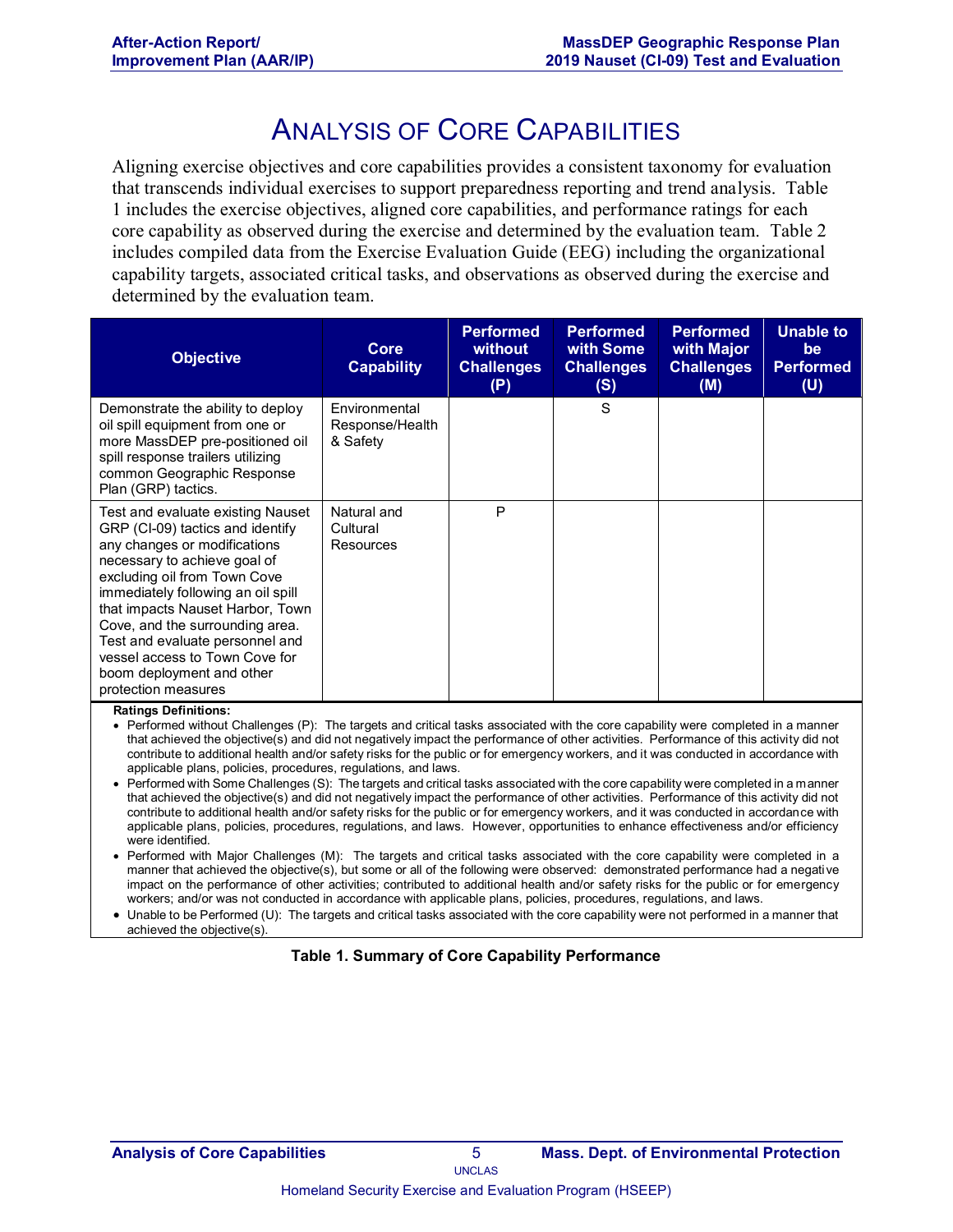| <b>Core</b><br><b>Capability</b>                              | <b>Organizational</b><br><b>Capability</b><br><b>Target</b> | <b>Associated Critical</b><br><b>Tasks</b>                                                                                                                                                                                                         | <b>Observation Notes</b>                                                                                                                                                                                                                                                                                                                                                                                                                                                                                                                                                                                                                                                                                                                                                                                                                                                                                                                                                                                                                                                                                                                                          |
|---------------------------------------------------------------|-------------------------------------------------------------|----------------------------------------------------------------------------------------------------------------------------------------------------------------------------------------------------------------------------------------------------|-------------------------------------------------------------------------------------------------------------------------------------------------------------------------------------------------------------------------------------------------------------------------------------------------------------------------------------------------------------------------------------------------------------------------------------------------------------------------------------------------------------------------------------------------------------------------------------------------------------------------------------------------------------------------------------------------------------------------------------------------------------------------------------------------------------------------------------------------------------------------------------------------------------------------------------------------------------------------------------------------------------------------------------------------------------------------------------------------------------------------------------------------------------------|
| <b>Environmental</b><br><b>Response/ Health</b><br>and Safety | Overview of<br><b>Response</b><br><b>Equipment</b>          | Access Mass DEP<br>$\bullet$<br>Trailer<br>Identify boom and<br>$\bullet$<br>sorbents<br>Connect boom<br>$\bullet$<br>together<br>Connect towing bridle<br>$\bullet$<br>to boom<br>Connect components<br>$\bullet$<br>of anchor system<br>together | <b>Performed Without Challenges (P)</b><br>$\bullet$<br>All skills successfully demonstrated during the exercise<br>$\bullet$<br>MassDEP trailers (Towns of Brewster, Eastham, and Orleans) were readily<br>$\bullet$<br>accessible. All response equipment was available and in good condition.<br>Recommendation: Some responders suggested that box cutter or folding<br>knife for cutting lines, waders, boom patch kit and extra shackles be added to<br>trailers.<br>$\bullet$<br>Senior Fire Department personnel did an outstanding job coordinating<br>movement of individual trailers to the Cove Rd. boat ramp and offload of<br>boom and equipment in support of deployment.<br>All operations conducted safely.<br>$\bullet$                                                                                                                                                                                                                                                                                                                                                                                                                         |
|                                                               | <b>Basic Booming</b><br><b>Operations</b>                   | Transport and tow<br>$\bullet$<br>boom.<br>Anchoring and<br>$\bullet$<br>Connecting boom to<br>shore<br>Safe vessel and crew<br>$\bullet$<br>operations. (Refer to<br>$ICS-208$                                                                    | <b>Performed Without Challenges (P)</b><br>$\bullet$<br>Trailer personnel displayed excellent teamwork in unloading, prepping, and<br>$\bullet$<br>handing-off boom to boats from boat ramp.<br>Contractor vessels did an excellent job of towing and transporting boom both<br>$\bullet$<br>during deployment from the Cove Rd. boat ramp to the deployment site as<br>well as upon demobilization from the deployment site to Orleans Town<br>Landing (2 NM).<br>All contractor vessels operated effectively and safely in the vicinity of Snow<br>$\bullet$<br>Point where there are extensive shallows and flats (even at high tide). Crews<br>were active in spotting and keeping their vessels away from shallows and<br>rocks as they deployed the boom.<br>Safety vessel (Eastham FD) and officer did an excellent job.<br>$\bullet$                                                                                                                                                                                                                                                                                                                      |
|                                                               | <b>Implement</b><br><b>Tactics in GRP</b>                   | Diversion Boom (DV-<br>$\bullet$<br>(01b)                                                                                                                                                                                                          | <b>Performed with Some Challenges (S)</b><br>$\bullet$<br>IC effectively controlled exercise. Clean Harbors and SeaTow strike teams<br>$\bullet$<br>were for the most part well organized though exercise controllers noted that<br>there were some minor communication challenges between Clean Harbors<br>and SeaTow boat crews during the deployment that can likely be attributed to<br>the fact that these personnel may not have worked together before.<br>Recommendation: Clean Harbors and SeaTow should explore opportunities<br>to conduct joint training should the need arise to work together during an<br>actual incident or even routine on-water operations.<br>Due to the strong flood current and relatively low horsepower of one of the<br>$\bullet$<br>contractor boats being used for the deployment, there was some difficulty in<br>positioning and anchoring some of the boom sections. Recommendation:<br>This deployment again emphasizes the importance of utilizing vessels with<br>adequate horsepower and handling characteristics to deploy containment<br>boom, even smaller protected water boom like that provided in MassDEP |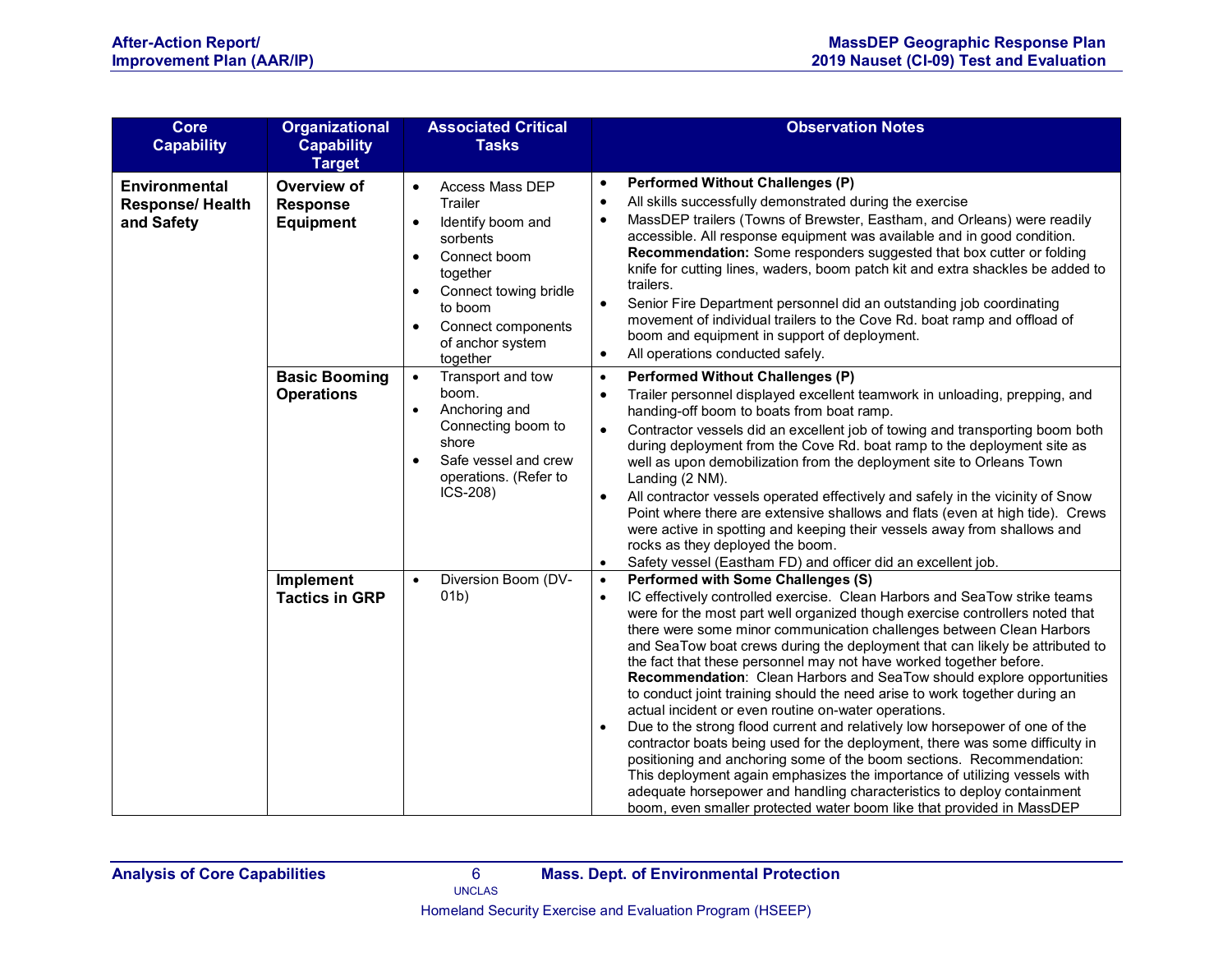|                                                           |                                                                                                  |                                                                               | trailers. In this case, use of the particular vessel in question may have been<br>based on available resources on the date of the field deployment                                                                                                                                                                                                                                                                                                                                                                                                                                                                                                                                                                                                                                                                                                                                                                                                                                      |
|-----------------------------------------------------------|--------------------------------------------------------------------------------------------------|-------------------------------------------------------------------------------|-----------------------------------------------------------------------------------------------------------------------------------------------------------------------------------------------------------------------------------------------------------------------------------------------------------------------------------------------------------------------------------------------------------------------------------------------------------------------------------------------------------------------------------------------------------------------------------------------------------------------------------------------------------------------------------------------------------------------------------------------------------------------------------------------------------------------------------------------------------------------------------------------------------------------------------------------------------------------------------------|
| <b>Natural and</b><br><b>Cultural</b><br><b>Resources</b> | <b>Protect</b><br>sensitive<br>environmental<br>and economic<br>resources in<br><b>Town Cove</b> | Personnel and vessel<br>access to Snow Point<br>and entrance to Town<br>Cove. | <b>Performed without Challenges (P)</b><br>Locations throughout Town Cove (both in Eastham and Orleans) offer ample<br>and adequate facilities from which to stage and deploy equipment.<br>The Cove Rd. boat ramp proved adequate for deployment despite the<br>steepness of the ramp and narrow access road (Cove Rd. can only<br>accommodate single vehicle traffic). Limitations at Cove Rd. include the fact<br>that it is a private way and extensive outreach between MassDEP and the<br>Cove Rd. Homeowners Association and individual residents was required<br>prior to (and during) the exercise. In an actual incident, use of Cove Rd. will<br>likely require coordination between MassDEP, local municipalities, and the<br>Homeowners Association to overcome potential long-term issues associated<br>with use of private property.<br>Large-scale printout of the GRP/Tactics Map was extremely useful to all<br>participants during the operational and safety brief. |

**Table 2. Summary of Organizational Capability Targets and Associated Critical Tasks**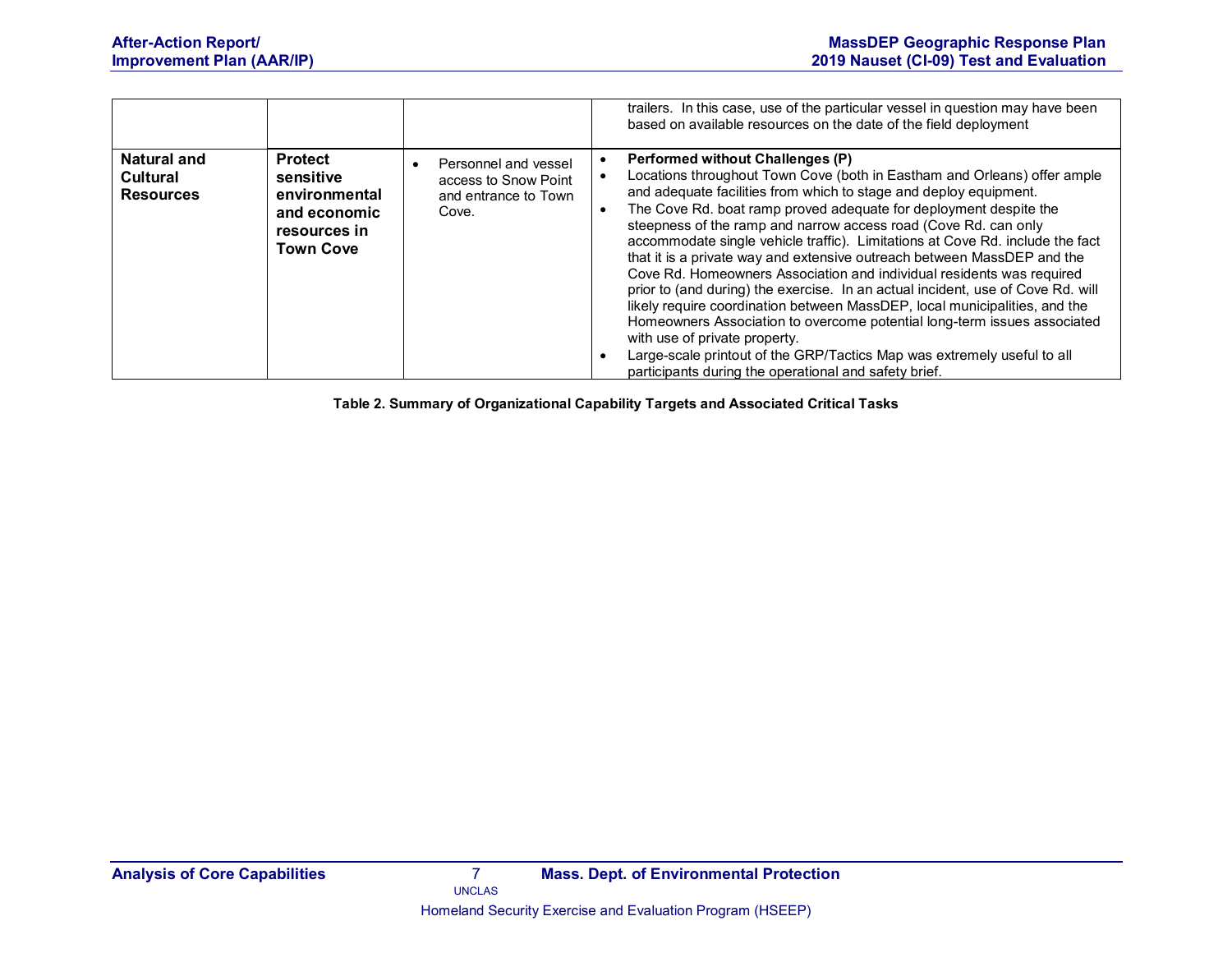The following sections provide an overview of the performance related to each exercise objective and associated core capability, highlighting strengths and areas for improvement.

### **Objective 1: Demonstrate the ability to deploy oil spill equipment from one or more MassDEP pre-positioned oil spill response trailers utilizing common Geographic Response Plan (GRP) tactics**

The strengths and areas for improvement for each core capability aligned to this objective are described in this section.

## **Core Capability 1: Environmental Response/Health and Safety**

#### **Strengths**

The full capability level can be attributed to the following strengths:

**Strength 1:** The Incident Commander did an excellent job directing and coordinating vessel and shoreside assets.

**Strength 2:** Senior Fire Department personnel did an outstanding job coordinating movement of individual trailers to the Cove Rd. boat ramp and offload of boom and equipment in support of deployment.

**Strength 3:** Overall, contractor vessel strike teams did an excellent job towing and positioning 2,400 ft of boom in an area known for strong tidal currents and shallow water.

#### **Areas for Improvement**

The following areas require improvement to achieve the full capability level:

**Area for Improvement 1:** To improve communications and effectiveness of joint operations, Clean Harbors and SeaTow Cape & Islands should explore opportunities to conduct joint training should the need arise to work together during an actual incident or even routine on-water operations.

**Area for Improvement 2:** Ensure vessels used for deployment are equipped with engines of adequate horsepower and are the appropriate type and size for deployment based on the prevailing conditions in the area, the amount and type of boom being deployed, and the overall tactical configuration being implemented. This deployment again emphasizes the importance of utilizing vessels with adequate horsepower and handling characteristics to deploy containment boom, even smaller protected water boom like that provided in MassDEP trailers. In this case, use of the particular vessel in question may have been based on available resources on the date of the field deployment

**Area for Improvement 3:** Some responders suggested that box cutter or folding knife for cutting lines, waders, boom patch kit and extra shackles be added to trailers. Consider adding additional equipment to each trailer to enhance responder capabilities and readiness.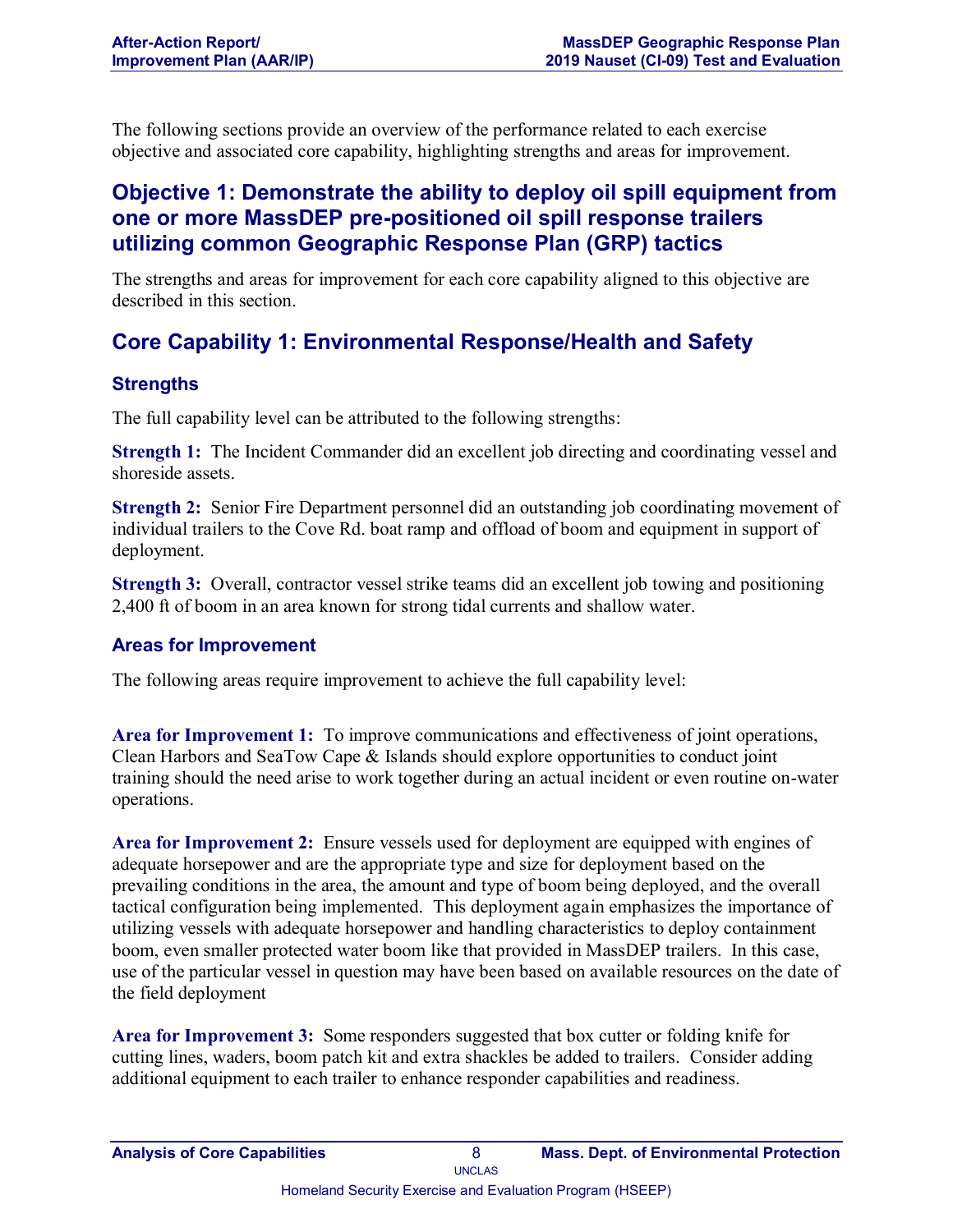**Reference:** N/A

**Analysis:** N/A

**Objective 2: Test and evaluate existing Nauset GRP (CI-09) tactics and identify any changes or modifications necessary to achieve goal of excluding oil from Town Cove immediately following an oil spill that impacts Nauset Harbor, Town Cove, and the surrounding area. Test and evaluate personnel and vessel access to Town Cove for boom deployment and other protection measures**

The strengths and areas for improvement for each core capability aligned to this objective are described in this section.

### **Core Capability 2: Natural and Cultural Resources**

#### **Strengths**

The full capability level can be attributed to the following strengths:

**Strength 1:** By and large, locations throughout Town Cove (both in Eastham and Orleans) offer ample and adequate facilities from which to stage and deploy equipment.

#### **Areas for Improvement**

The following areas require improvement to achieve the full capability level:

**Area for Improvement 1:** Use of Cove Rd. boat ramp for staging/boom launch and as a shoreside recovery location.

#### **Reference:** N/A

**Analysis:** While the DV-01b diversion tactic was successfully tested and proven to be a potentially effective tactic when deployed at this location, and the Cove Rd. boat ramp proved adequate as a staging and deployment site, the private nature of the road, boat ramp area and beach may prove problematic for use both as a staging/deployment site and as a shoreside oil recovery location.

The "Special Considerations" section of the tactics table for the DV-01b strategy on the CI-09 GRP should be updated to include additional information regarding use of and potential limitations at Cove Rd and the associated boat ramp. The table below reflects the content of the current "Special Considerations" section of the GRP and proposed new verbiage.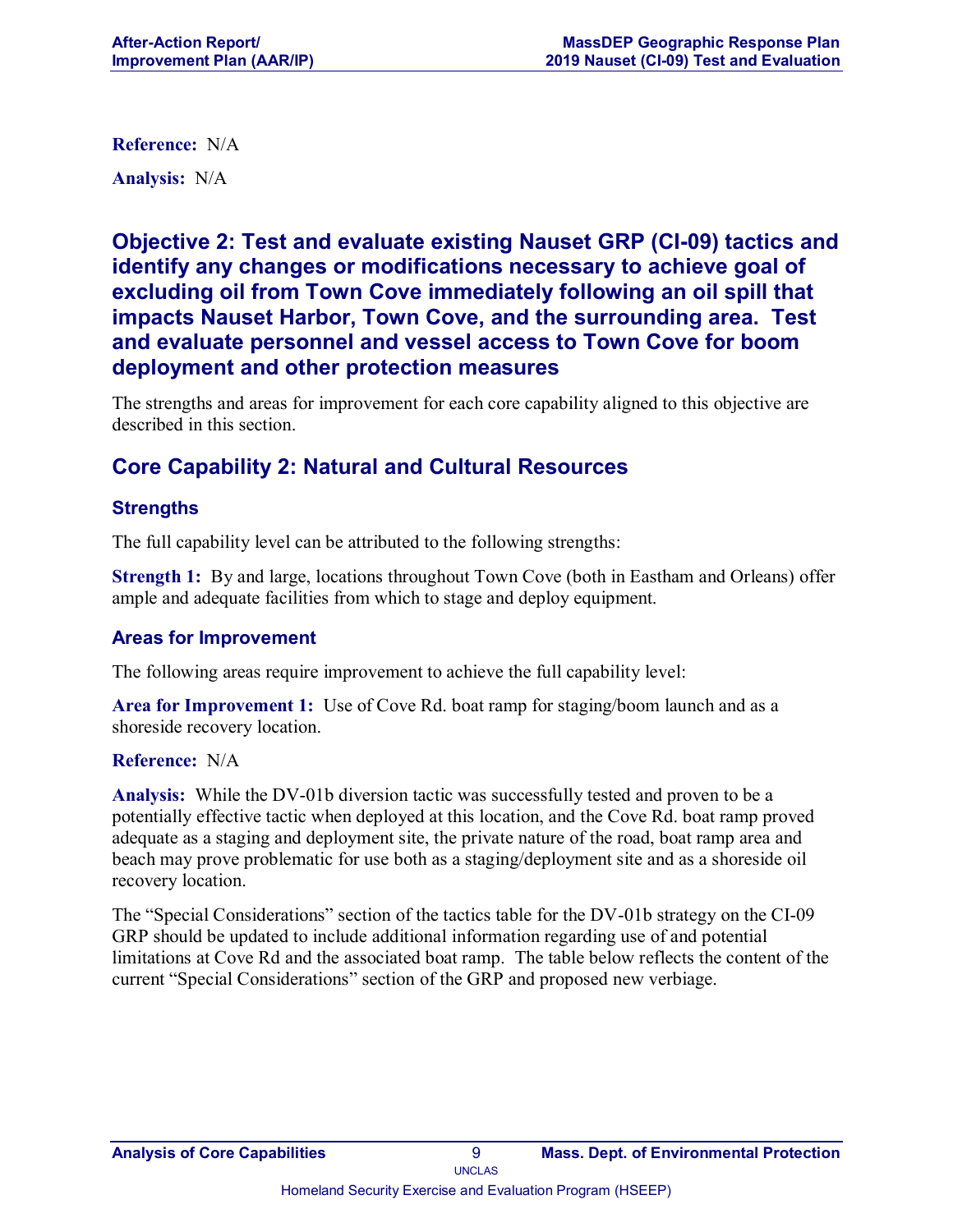| <b>Special Considerations - Current Verbiage</b>                                                                                                                                                                                                                                                                                                                                                    | <b>Special Considerations - Proposed Verbiage</b>                                                                                                                                                                                                                                                                                                                                                                                                                                               |
|-----------------------------------------------------------------------------------------------------------------------------------------------------------------------------------------------------------------------------------------------------------------------------------------------------------------------------------------------------------------------------------------------------|-------------------------------------------------------------------------------------------------------------------------------------------------------------------------------------------------------------------------------------------------------------------------------------------------------------------------------------------------------------------------------------------------------------------------------------------------------------------------------------------------|
| Vessel master should have local knowledge.                                                                                                                                                                                                                                                                                                                                                          | Vessel master should have local knowledge.                                                                                                                                                                                                                                                                                                                                                                                                                                                      |
| Entire site surveyed: 10/11/07.                                                                                                                                                                                                                                                                                                                                                                     | Entire site surveyed: 10/11/07.                                                                                                                                                                                                                                                                                                                                                                                                                                                                 |
| Federal and State listed threatened wildlife may<br>be present, particularly from March through<br>August, limiting site access. Coordinate with<br>CCNS, USFWS, and the Mass. Natural Heritage<br>and Endangered Species Program.                                                                                                                                                                  | Federal and State listed threatened wildlife may<br>be present, particularly from March through<br>August, limiting site access. Coordinate with<br>CCNS, USFWS, and the Mass. Natural Heritage<br>and Endangered Species Program.                                                                                                                                                                                                                                                              |
| Use caution in sandy dunes during months when<br>plovers are present. Nesting areas may include<br>beaches, sand spits, foredunes, and washover<br>areas in dunes. Consult with USFWS as early as<br>possible regarding shoreline collection areas and<br>access plans.<br>Use caution operating in nearshore areas when<br>Roseate Terns are foraging. Consult with USFWS<br>as early as possible. | While DV-01b is a proven/tested strategy, and the<br>location is one of few sites available to protect<br>this highly sensitive area, careful consideration<br>and pre-planning is required before<br>staging/deploying at Cove Rd. Cove Rd. and the<br>associated boat ramp are private. Cove Rd. is a<br>narrow, single lane road. The staging area is<br>small and the boat ramp is steep. Coordination<br>with the town of Eastham and the Cove Rd.<br>homeowner's association is critical. |
| Tested: not yet                                                                                                                                                                                                                                                                                                                                                                                     | Tested: DV-01b tested 04/05/19                                                                                                                                                                                                                                                                                                                                                                                                                                                                  |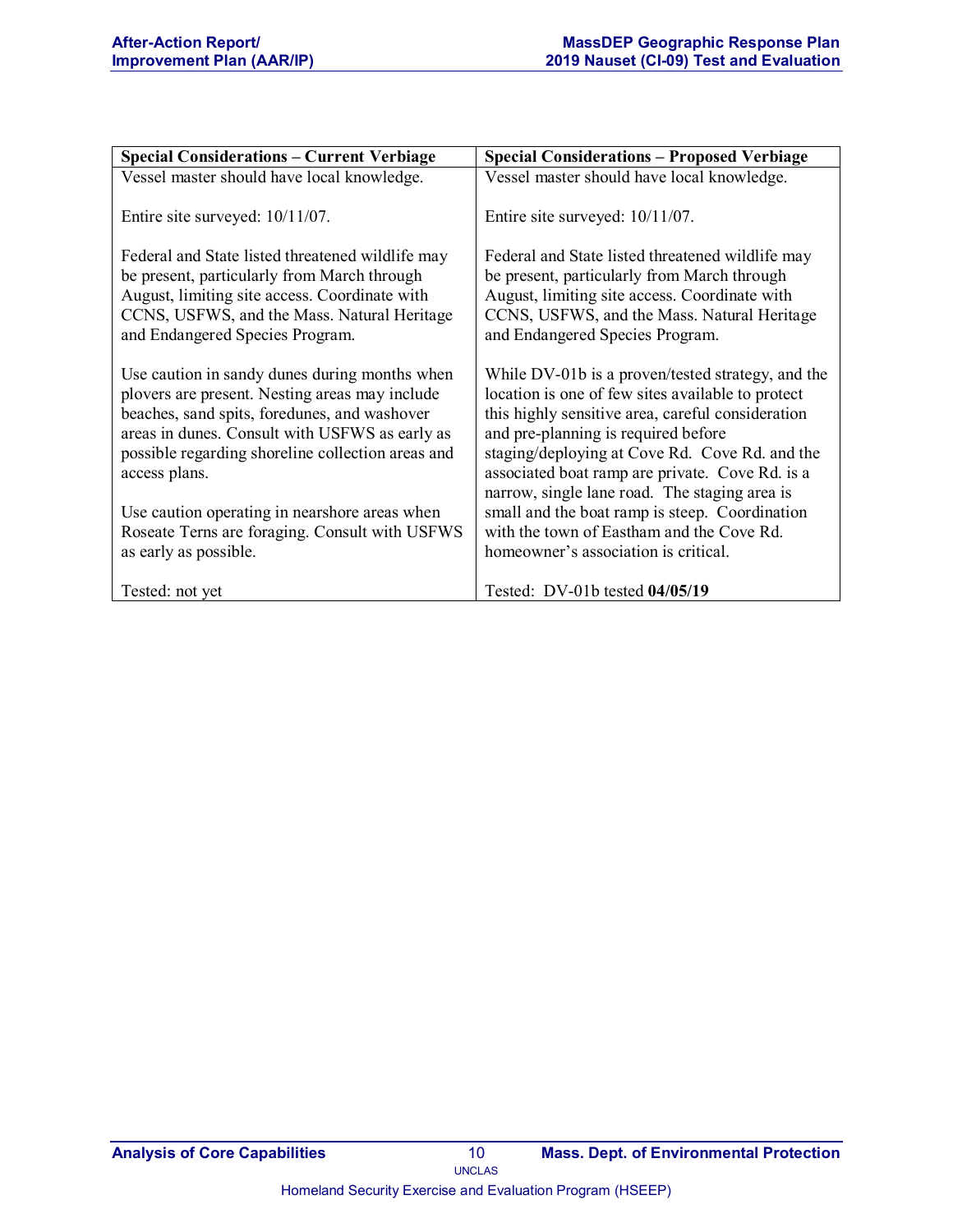Clean Harbors and SeaTow Cape & Islands vessels work with shoreside personnel to tow boom to deployment site



Clean Harbors and SeaTow Cape & Islands vessels work together to deploy diversion boom at the entrance to Town Cove between Snow Point in Orleans and the Cove Rd. Boat ramp in Eastham

Photo courtesy of Nuka Research & Planning Group Photo courtesy of Nuka Research & Planning Group



The DV-01tactic proves effective. No entrainment occurred despite strong currents



Photos courtesy of Nuka Research & Planning Group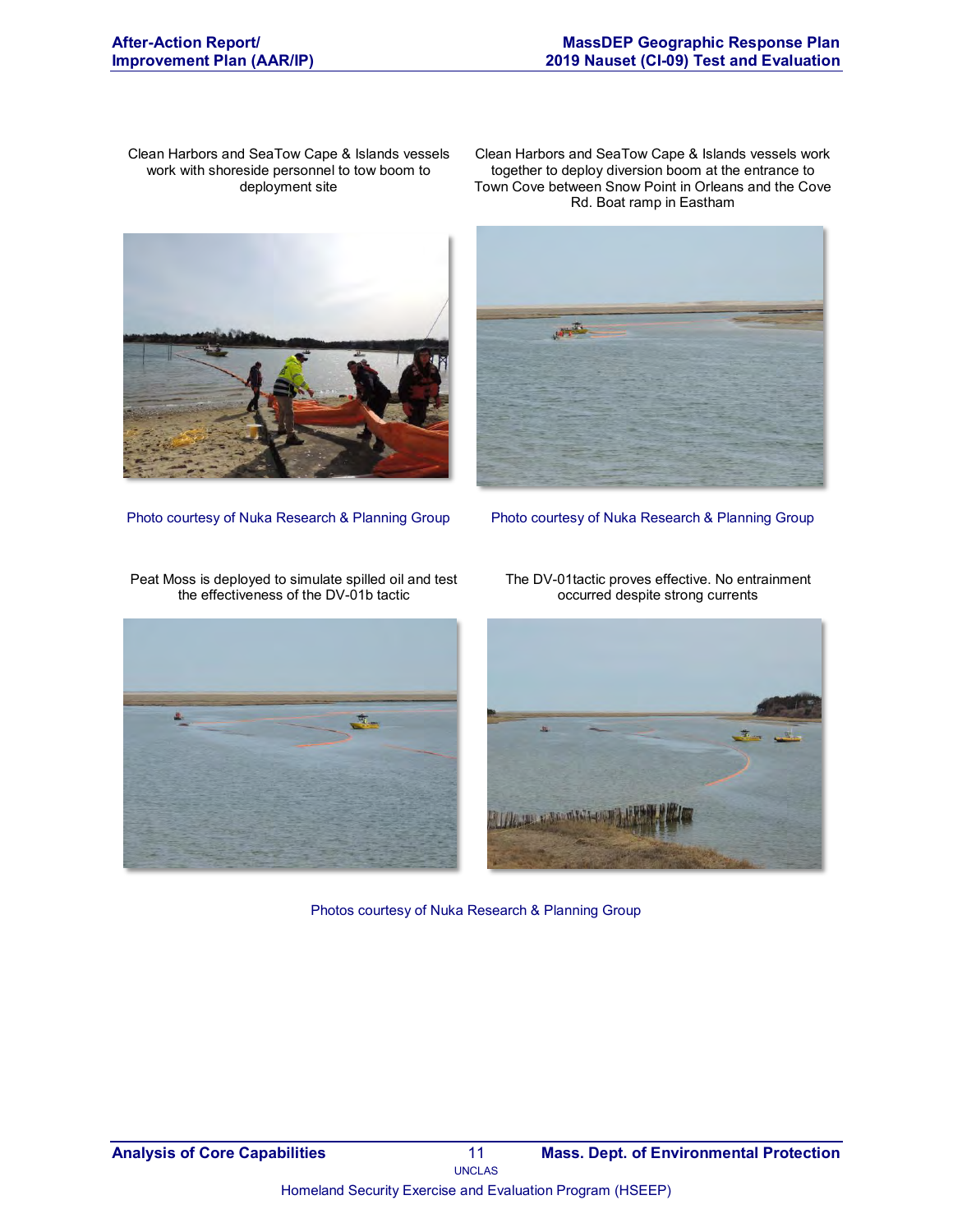## APPENDIX A: IMPROVEMENT PLAN

This IP has been developed specifically for Clean Harbors Inc., SeaTow Cape & Islands and the municipalities of Brewster, Eastham and Orleans following the MassDEP GRP Exercise conducted on April 5, 2019.

| <b>Core Capability</b>                                               | <b>Issue/Area for</b><br><b>Improvement</b>                               | <b>Corrective Action</b>                                                                                                                                                                                                   | <b>Capability</b><br>Element <sup>1</sup> | <b>Primary</b><br><b>Responsible</b><br><b>Organization</b> | <b>Organization</b><br><b>POC</b> | <b>Start Date</b> | <b>Completion</b><br><b>Date</b> |
|----------------------------------------------------------------------|---------------------------------------------------------------------------|----------------------------------------------------------------------------------------------------------------------------------------------------------------------------------------------------------------------------|-------------------------------------------|-------------------------------------------------------------|-----------------------------------|-------------------|----------------------------------|
| Core Capability 1:<br>Environmental<br>Response/Health and<br>Safety | <b>Vessel Strike</b><br>Team<br>Communications                            | Clean Harbors and SeaTow<br>Cape & Islands should<br>explore opportunities to<br>conduct joint training should<br>the need arise to work<br>together during an actual<br>incident or even routine on-<br>water operations. | Training                                  | Clean<br>Harbors/SeaTow<br>Cape & Islands                   | Harry Davidson                    | 06/01/19          | 12/31/20                         |
| Core Capability 1:<br>Environmental<br>Response/Health and<br>Safety | Add additional<br>equipment to<br>MassDEP oil spill<br>response trailers  | Consider adding waders,<br>boom patch kit and extra<br>shackles to each trailer to<br>enhance responder<br>capabilities and readiness.                                                                                     | Equipment                                 | MassDEP                                                     | Julie Hutcheson                   | 06/01/19          | 12/31/20                         |
| Core Capability 2:<br>Natural and Cultural<br>Resources              | Use of Cove<br>Rd./boat ramp as<br>staging/shoreside<br>recovery location | Revise CI-09 GRP<br>document "Special<br>Considerations" section for<br>the DV-01b strategy to<br>provide additional<br>information on use of Cove<br>Rd. and boat ramp as<br>staging deployment site.                     | Planning                                  | Nuka Research                                               | Mike Popovich                     | 06/01/19          | 12/31/19                         |

 $\overline{a}$ <sup>1</sup> Capability Elements are: Planning, Organization, Equipment, Training, or Exercise.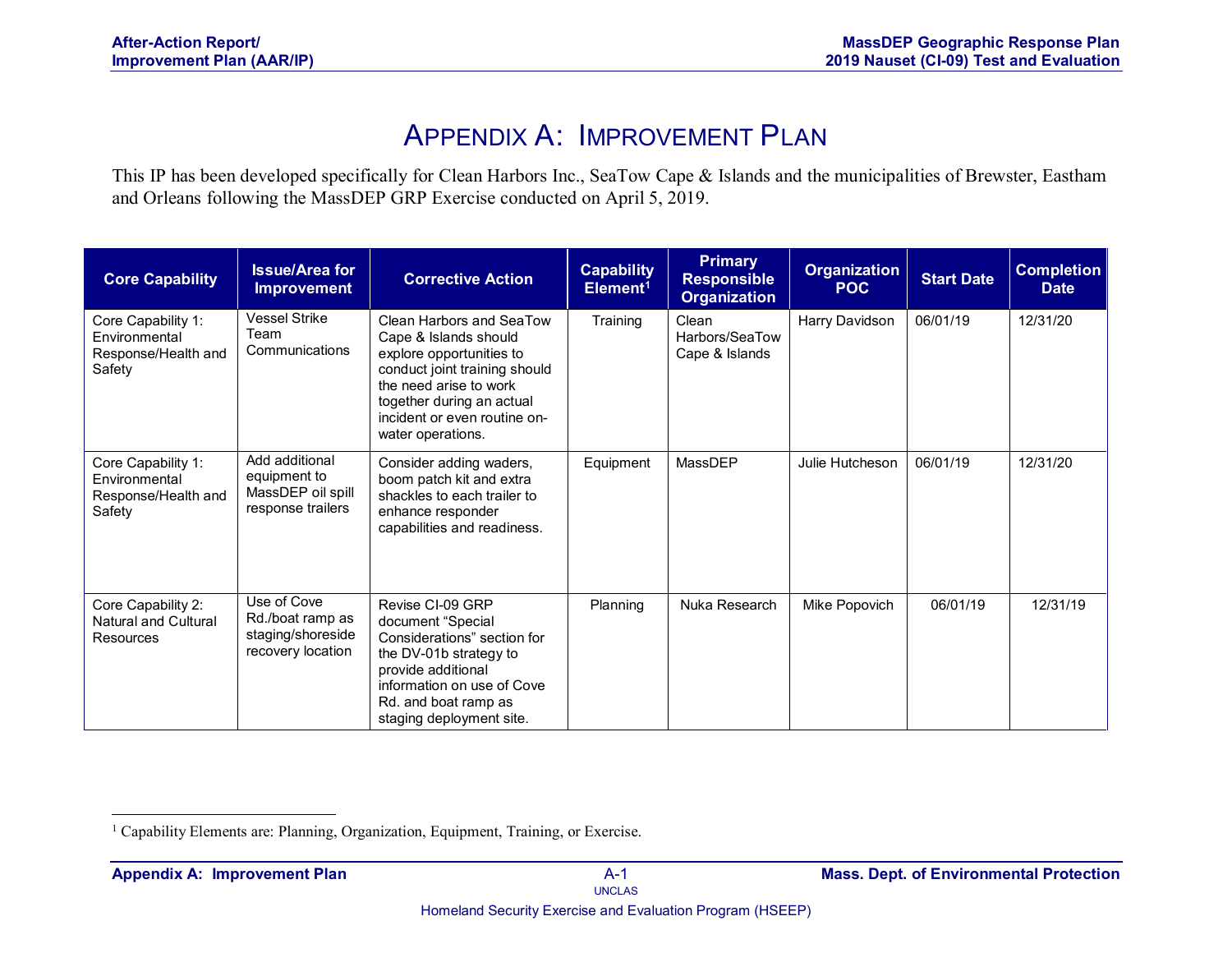## APPENDIX B: EXERCISE PARTICIPANTS

| <b>Participating Organization</b>                       | <b>Participant Count</b> |
|---------------------------------------------------------|--------------------------|
| Clean Harbors, Inc.                                     | 8                        |
| Sea Tow Cape and Islands                                | 5                        |
| <b>Brewster Fire Department</b>                         | 2                        |
| Eastham Fire Department                                 | 4                        |
| Eastham Harbormaster                                    | 1                        |
| <b>Orleans Fire Department</b>                          | 3                        |
| MassDEP                                                 | 3                        |
| U.S. Coast Guard Sector Southeastern New England (USCG) | 3                        |
| <b>Cape Cod National Seashore</b>                       | 2                        |
| Nuka Research and Planning Group, LLC (Nuka Research)   | 2                        |
| <b>TOTAL</b>                                            | 33                       |